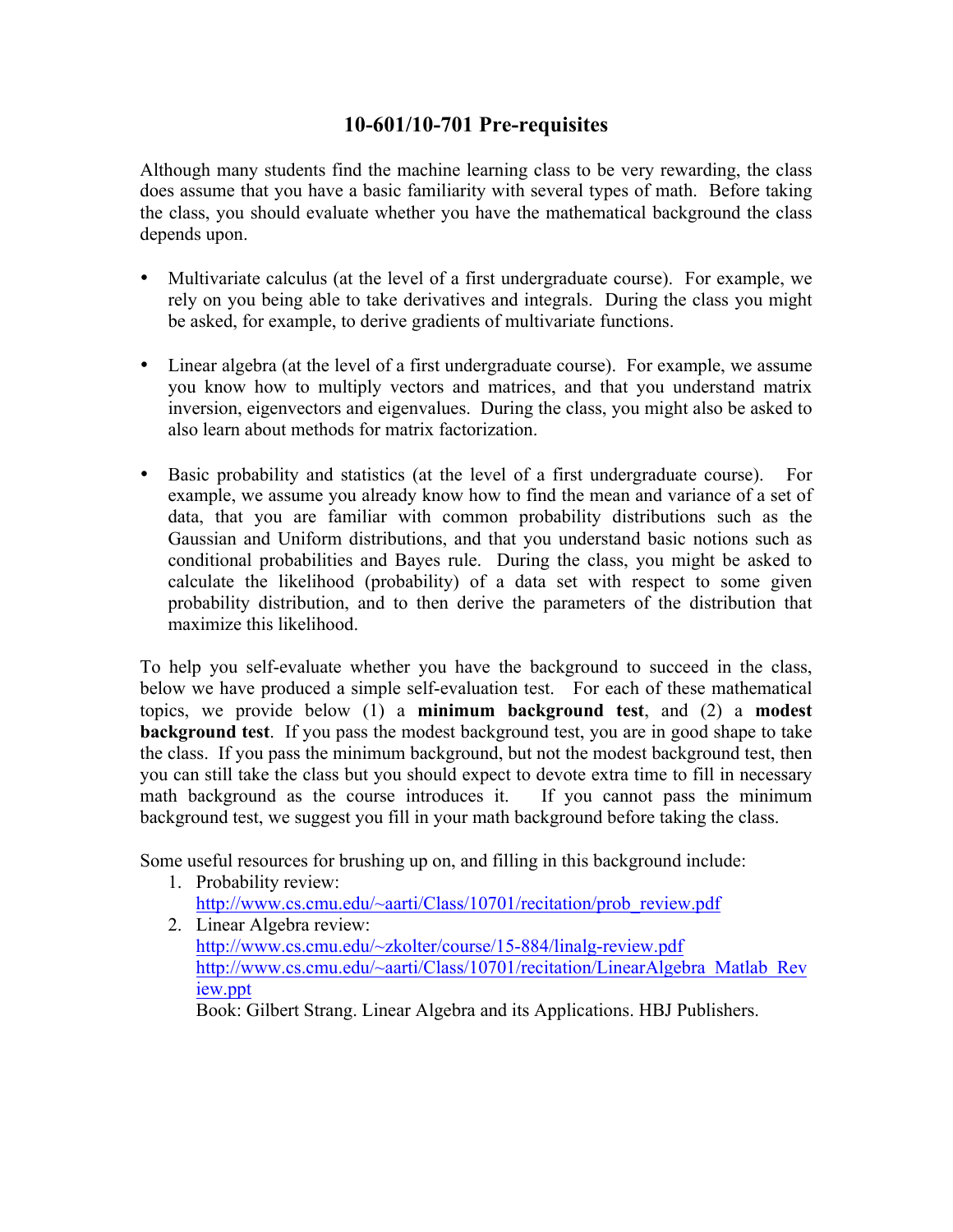## **Necessary minimum background test**

(this should take 10-15 minutes, if you know the material)

### **1. Multivariate calculus**

What is the partial derivative of  $y$  with respect to  $x$ ?  $y = x \sin(z) e^{-x}$ 

### **2. Vectors and matrices**

Consider the matrix **X** and the vector **y** below  $X = \begin{bmatrix} 2 & 4 \\ 1 & 3 \end{bmatrix}$   $y = \begin{bmatrix} 1 \\ 3 \end{bmatrix}$ 3

What is the product **Xy** ? Is **X** invertible? If so, give the inverse, if not explain why not. What is the rank of **X** ?

### **3. Probability and statistics**

Consider a sample of data S obtained by flipping a coin *x*, where 0 denotes the coin turned up heads, and 1 denotes that it turned up tails.  $S = \{1, 1, 0, 1, 0\}$ 

What is the sample mean for this data ?

What is the sample variance ?

What is the probability of observing this data assuming that a coin with an equal probability of heads and tails was used (i.e., by the probability distribution  $p(x=1)=0.5$ ,  $p(x=0)=0.5$ ).

Note the probability of this data sample would be greater if the value of  $p(x=1)$  was not 0.5, but some other value. What is the value that maximizes the probability of sample S? [optional: can you prove your answer is correct?]

Given the following joint distribution between x and y, what is  $P(x=T |y=b)$ ?

| P(x,y) | V | a    | b    | с   |
|--------|---|------|------|-----|
|        |   |      |      |     |
| T      |   | 0.2  | 0.1  | 0.2 |
|        |   | 0.05 | 0.15 | 0.3 |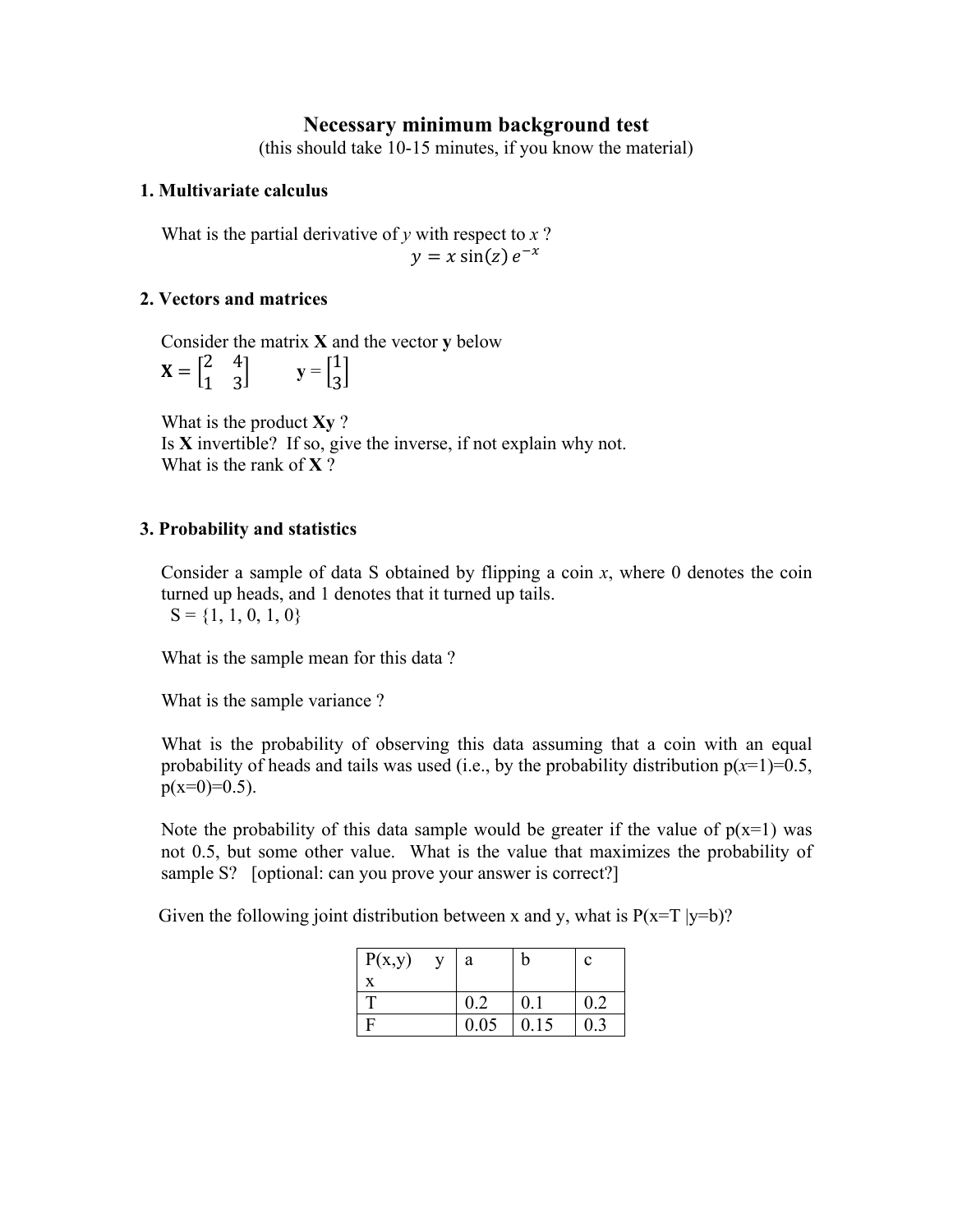# Modest Background Test

## 1 Probability and Random Variables

#### Probability

State true or false. Here  $A<sup>c</sup>$  denotes complement of the event A. (a)  $P(A \cup B) = P(A \cap (B \cap A^c))$ (b)  $P(A \cup B) = P(A) + P(B) - P(A \cap B)$ (c)  $P(A) = P(A \cap B) + P(A^c \cap B)$ (d)  $P(A|B) = P(B|A)$ (e)  $P(A_1 \cap A_2 \cap A_3) = P(A_3 | (A_2 \cap A_1)) P(A_2 | A_1) P(A_1)$ 

#### Discrete and Continuous Distributions

Match the distribution name to its formula.

| Multivariate Gaussian $p^x(1-p)^{1-x}$ |                                                                                                                                               |
|----------------------------------------|-----------------------------------------------------------------------------------------------------------------------------------------------|
| Exponential                            | $\frac{1}{b-a}$ when $a \leq x \leq b$ ; 0 otherwise                                                                                          |
| Uniform                                | $\binom{n}{x} p^x (1-p)^{n-x}$                                                                                                                |
| Bernoulli                              | $\lambda e^{-\lambda x}$ when $x \geq 0$ ; 0 otherwise                                                                                        |
| <b>Binomial</b>                        | $\frac{1}{\sqrt{(2\pi)^d \Sigma }}\exp\left(-\frac{1}{2}-(\mathbf{x}-\boldsymbol{\mu})^{\top}\Sigma^{-1}(\mathbf{x}-\boldsymbol{\mu})\right)$ |

#### Mean, Variance and Entropy

(a) What is the mean, variance and entropy of a Bernoulli $(p)$  random variable? (b) If the variance of a zero-mean random variable x is  $\sigma^2$ , what is the variance of  $2x$ ? What about variance of  $x + 2$ ?

#### Mutual and Conditional Independence

(a) If X and Y are independent random variables, show that  $\mathbb{E}[XY] = \mathbb{E}[X]\mathbb{E}[Y]$ .

(b) Alice rolls a die and calls up Bob and Chad to tell them the outcome A. Due to disturbance in the phones, Bob and Chad think the roll was B and C, respectively. Is B independent of  $C$ ? Is  $B$  independent of  $C$  given  $A$ ?

### Law of Large Numbers and Central Limit Theorem

Provide one line justifications.

(a) If a die is rolled 6000 times, the number of times 3 shows up is close to 1000.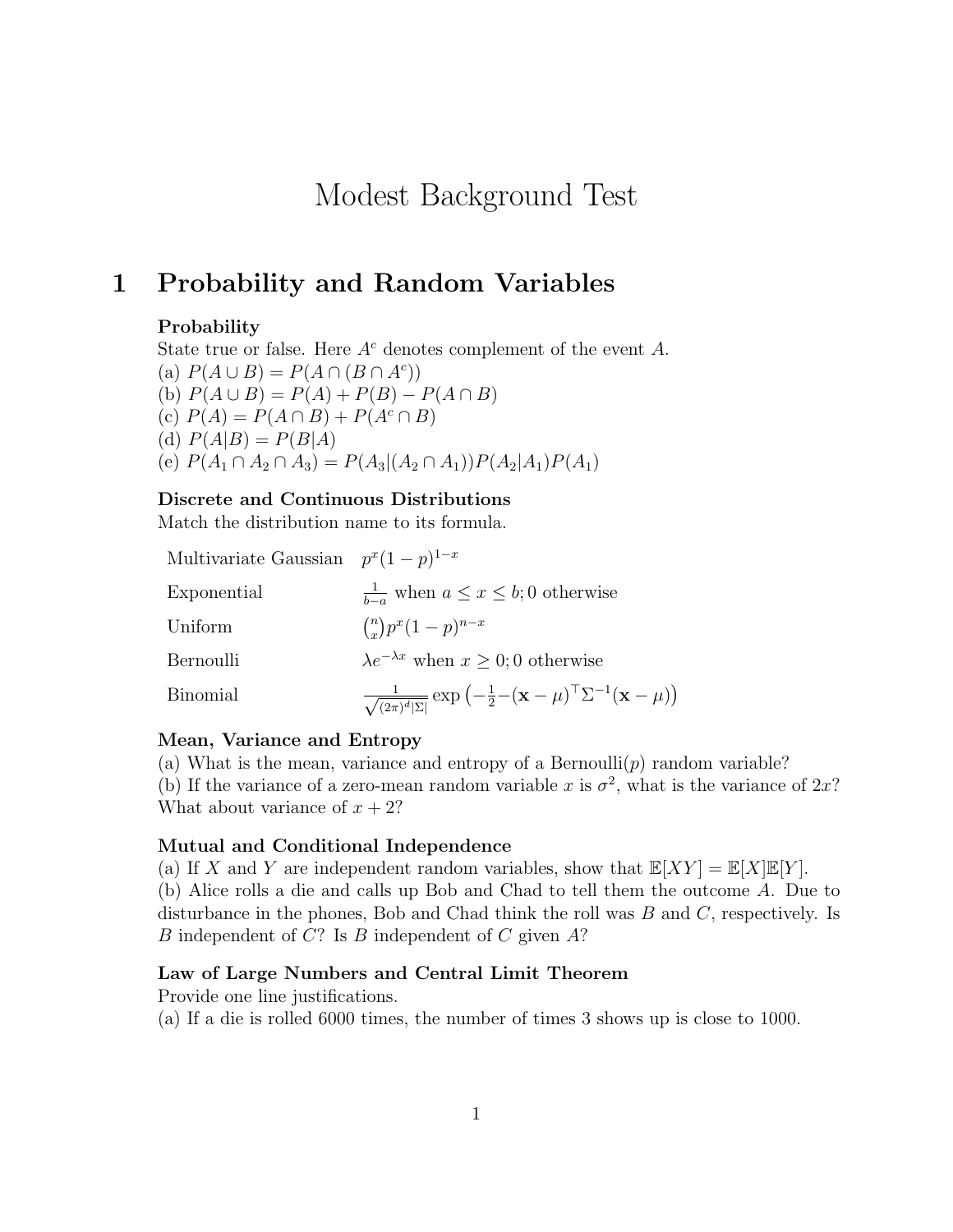(b) If a fair coin is tossed n times and  $\bar{X}$  denotes the average number of heads, then distribution of  $\bar{X}$  satisfies

$$
\sqrt{n}(\bar{X}-1/2)] \stackrel{n \to \infty}{\to} \mathcal{N}(0,1/4)
$$

Reading material:

http://www.cs.cmu.edu/∼[aarti/Class/10701/recitation/prob](http://www.cs.cmu.edu/~aarti/Class/10701/recitation/prob_review.pdf) review.pdf

## 2 Linear Algebra

#### Vector norms

Draw the regions corresponding to vectors  $\mathbf{x} \in \mathbb{R}^2$  with following norms: (a)  $\|\mathbf{x}\|_2 \leq 1$ (Recall  $||x||_2 = \sqrt{\sum_i x_i^2}$ ) (b)  $\|\mathbf{x}\|_0 \le 1$  (Recall  $\|x\|_0 = \sum_{i:x_i\neq 0} 1$ ) (c)  $\|\mathbf{x}\|_1 \leq 1$  (Recall  $\|x\|_1 = \sum_i |x_i|$ ) (d)  $\|\mathbf{x}\|_{\infty} \leq 1$  (Recall  $\|x\|_{\infty} = \max_i x_i$ )

#### Matrix Decompositions and Rank

- a) Give the definition of the eigenvalues and the eigenvectors of a square matrix.
- b) Find the eigenvalues and eigenvectors of

$$
\mathbf{A} = \left( \begin{array}{cc} 2 & 1 \\ 1 & 2 \end{array} \right)
$$

c) Show that the eigenvalues of  $\mathbf{A}^k$  are  $\lambda_1^k, \lambda_2^k, \ldots, \lambda_n^k$ , the kth powers of the eigenvalues of matrix **A**, and that each eigenvector of **A** is still an eigenvector of  $A^k$ .

#### Vector and Matrix Calculus

(a) What is the first derivative of  $\mathbf{a}^T\mathbf{x}$  with respect to  $\mathbf{x}$ ?

(b) What is the first derivative of  $\mathbf{x}^{\top} \mathbf{A} \mathbf{x}$  with respect to  $\mathbf{x}$ ? What is the second derivative?

Reading Material:

http://www.cs.cmu.edu/∼[aarti/Class/10701/recitation/LinearAlgebra](http://www.cs.cmu.edu/~aarti/Class/10701/recitation/LinearAlgebra_Matlab_Review.ppt) Matlab Review.ppt http://www.cs.cmu.edu/∼[zkolter/course/15-884/linalg-review.pdf](http://www.cs.cmu.edu/~zkolter/course/15-884/linalg-review.pdf)

[Wikipedia: http://en.wikipedia.org/wiki/Eigenvalues](http://en.wikipedia.org/wiki/Eigenvalues_and_eigenvectors) and eigenvectors

Gilbert Strang. Linear Algebra and its Applications, Ch 5. HBJ Publishers.

## 3 Geometry

- a) Show that the vector **w** is orthogonal to the line  $\mathbf{w}^{\top}\mathbf{x} + b = 0$ . (Hint: Consider two points  $\mathbf{x}_1, \mathbf{x}_2$  that lie on the line. What is the inner product  $\mathbf{w}^{\top}(\mathbf{x}_1 - \mathbf{x}_2)$ ?)
- b) Argue that the distance from the origin to the line  $\mathbf{w}^{\top}\mathbf{x} + b = 0$  is  $\frac{b}{\|\mathbf{w}\|}$ .